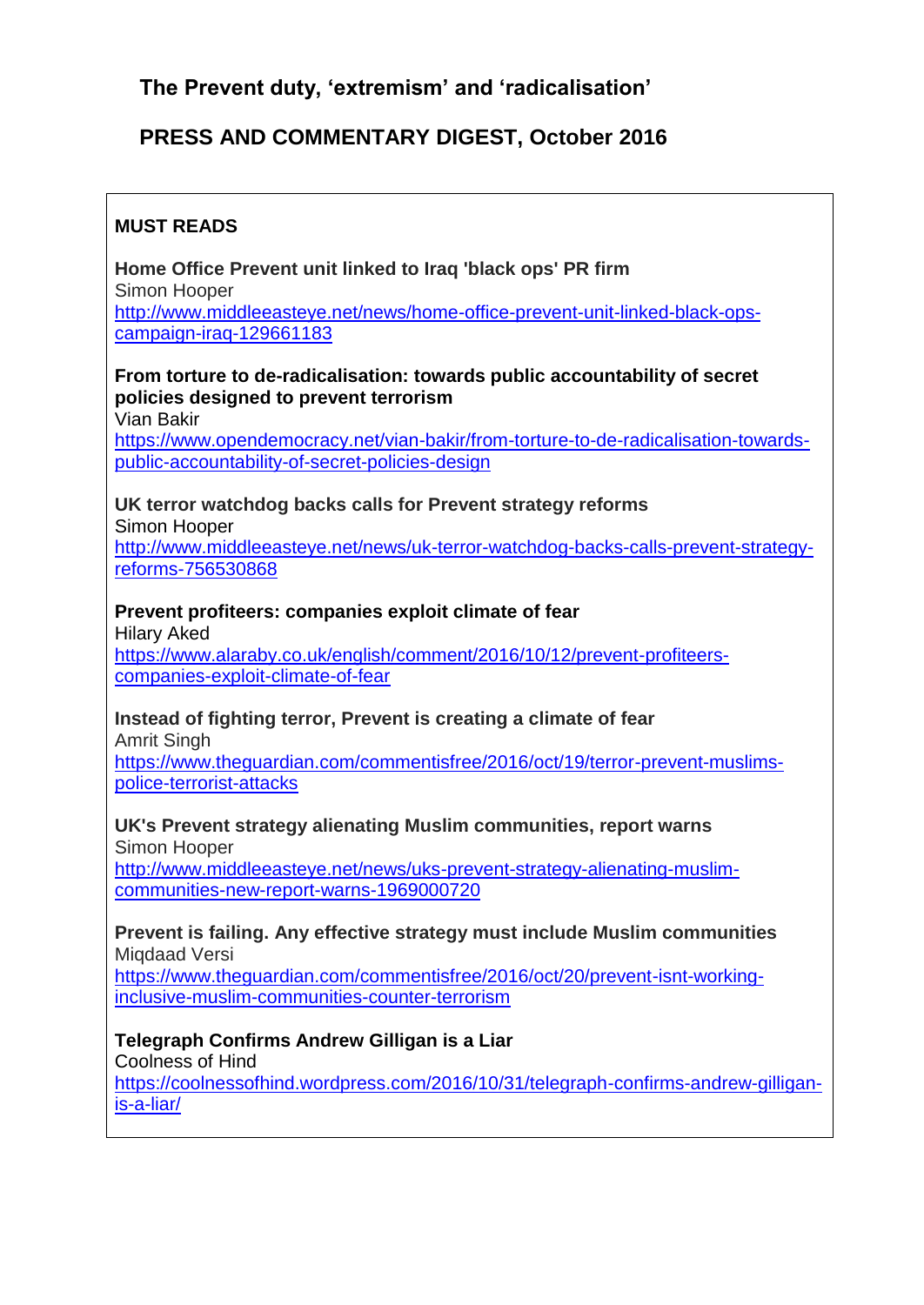# **REPORTS AND PUBLICATIONS**

# **Eroding Trust: The UK's Prevent Counter-Extremism Strategy in Health and Education**

Open Society Foundations

[https://www.opensocietyfoundations.org/reports/eroding-trust-uk-s-prevent-counter](https://www.opensocietyfoundations.org/reports/eroding-trust-uk-s-prevent-counter-extremism-strategy-health-and-education)[extremism-strategy-health-and-education](https://www.opensocietyfoundations.org/reports/eroding-trust-uk-s-prevent-counter-extremism-strategy-health-and-education)

### **Open Society Foundations press release**

[https://www.opensocietyfoundations.org/press-releases/new-report-calls-repeal-uk](https://www.opensocietyfoundations.org/press-releases/new-report-calls-repeal-uk-counter-extremism-reporting-obligation)[counter-extremism-reporting-obligation](https://www.opensocietyfoundations.org/press-releases/new-report-calls-repeal-uk-counter-extremism-reporting-obligation)

**Preventing and Fighting Radicalisation at the Local Level**

<https://efus.eu/en/topics/risks-forms-of-crime/radicalisation/efus/11756/>

# **Criminal Pasts, Terrorist Futures: European Jihadists and the New Crime-Terror Nexus**

ICSR

[http://icsr.info/2016/10/new-icsr-report-criminal-pasts-terrorist-futures-european](http://icsr.info/2016/10/new-icsr-report-criminal-pasts-terrorist-futures-european-jihadists-new-crime-terror-nexus/)[jihadists-new-crime-terror-nexus/](http://icsr.info/2016/10/new-icsr-report-criminal-pasts-terrorist-futures-european-jihadists-new-crime-terror-nexus/)

 $|01.10.16|$ 

# **Prevent: How do you spot signs of radicalisation? | FE Week**

Zubeda Limbada <http://feweek.co.uk/2016/10/01/how-do-you-spot-signs-of-radicalisation/>

02.10.16

## **Pentagon Paid for Fake 'Al Qaeda' Videos**

The Bureau of Investigative Journalism [http://www.thedailybeast.com/articles/2016/10/01/pentagon-paid-for-fake-al](http://www.thedailybeast.com/articles/2016/10/01/pentagon-paid-for-fake-al-qaeda-videos.html)[qaeda-videos.html](http://www.thedailybeast.com/articles/2016/10/01/pentagon-paid-for-fake-al-qaeda-videos.html)

**Lord Bell ran \$540m covert PR ops in Iraq for Pentagon** Sunday Times (£) [http://www.thetimes.co.uk/edition/news/lord-bell-ran-540m-covert-pr-ops-in](http://www.thetimes.co.uk/edition/news/lord-bell-ran-540m-covert-pr-ops-in-iraq-for-pentagon-m5js07xtr)[iraq-for-pentagon-m5js07xtr](http://www.thetimes.co.uk/edition/news/lord-bell-ran-540m-covert-pr-ops-in-iraq-for-pentagon-m5js07xtr)

### **The 'academics' criticising the Prevent strategy are nothing of the sort** Douglas Murray

[http://blogs.spectator.co.uk/2016/10/academics-criticising-prevent-strategy](http://blogs.spectator.co.uk/2016/10/academics-criticising-prevent-strategy-nothing-sort/)[nothing-sort/](http://blogs.spectator.co.uk/2016/10/academics-criticising-prevent-strategy-nothing-sort/)



**Home Office Prevent unit linked to Iraq 'black ops' PR firm** Simon Hooper [http://www.middleeasteye.net/news/home-office-prevent-unit-linked-black](http://www.middleeasteye.net/news/home-office-prevent-unit-linked-black-ops-campaign-iraq-129661183)[ops-campaign-iraq-129661183](http://www.middleeasteye.net/news/home-office-prevent-unit-linked-black-ops-campaign-iraq-129661183)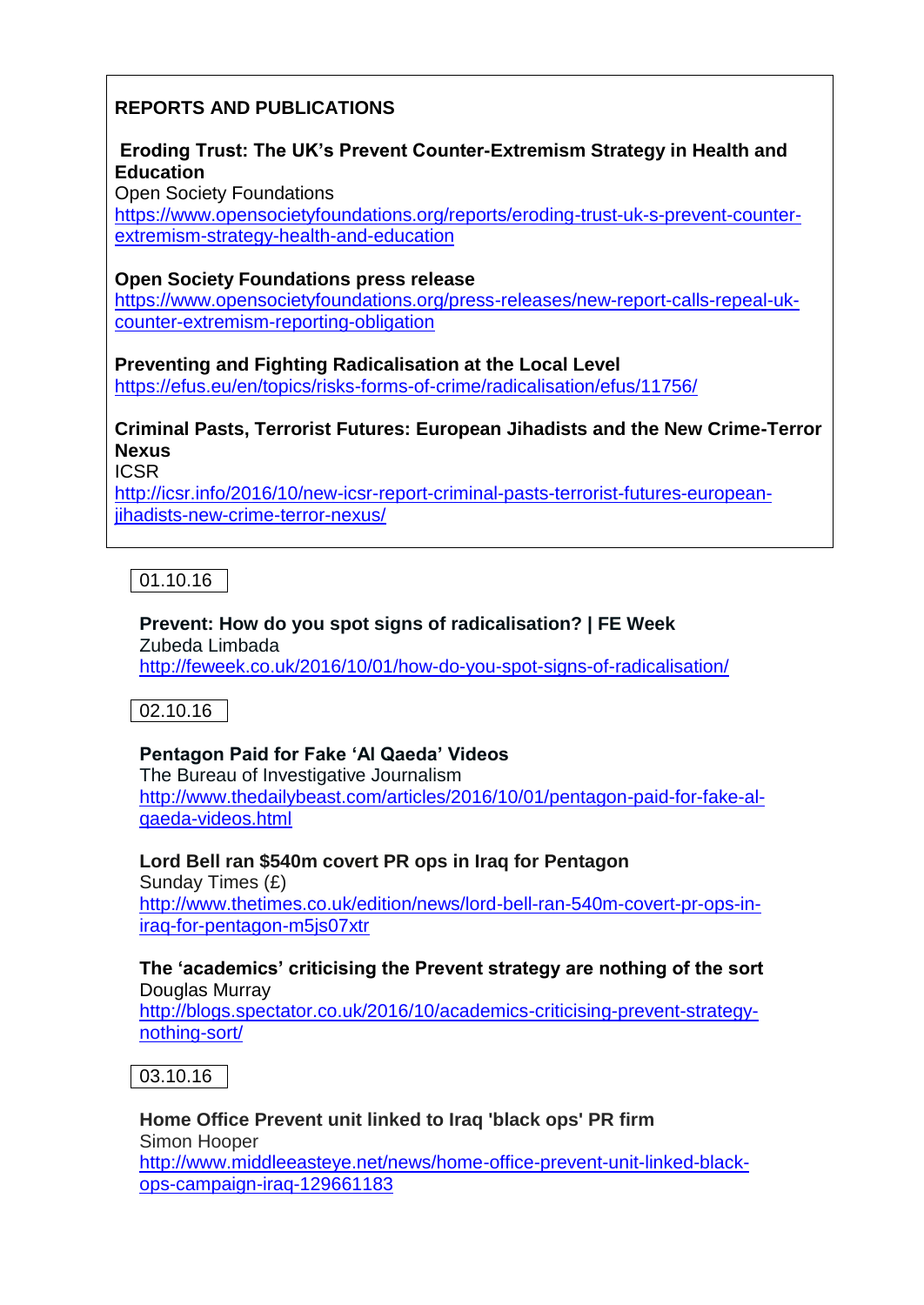

#### **Douglas Murray's PREVENT Tantrum**

Coolness of Hind [https://coolnessofhind.wordpress.com/2016/10/04/douglas-murrays-prevent](https://coolnessofhind.wordpress.com/2016/10/04/douglas-murrays-prevent-tantrum/#more-3855)[tantrum/#more-3855](https://coolnessofhind.wordpress.com/2016/10/04/douglas-murrays-prevent-tantrum/#more-3855)

#### **The Junk Science Behind the UK's Massive Program to 'Deradicalize' Potential Terrorists**

Sarah Lazare [http://www.alternet.org/grayzone-project/junk-science-behind-uks-massive](http://www.alternet.org/grayzone-project/junk-science-behind-uks-massive-program-deradicalize-potential-terrorists)[program-deradicalize-potential-terrorists](http://www.alternet.org/grayzone-project/junk-science-behind-uks-massive-program-deradicalize-potential-terrorists)

# **Prevent isn't perfect – but its critics should stick to the facts**

Rubert Sutton [http://leftfootforward.org/2016/10/prevent-isnt-perfect-but-its-critics-should](http://leftfootforward.org/2016/10/prevent-isnt-perfect-but-its-critics-should-stick-to-the-facts/)[stick-to-the-facts/](http://leftfootforward.org/2016/10/prevent-isnt-perfect-but-its-critics-should-stick-to-the-facts/)

**Michael Fallon launches army cadets scheme at 'Trojan horse' school** Jessica Elgot

[https://www.theguardian.com/politics/2016/oct/04/150-army-cadet-units-open](https://www.theguardian.com/politics/2016/oct/04/150-army-cadet-units-open-state-schools-michael-fallon)[state-schools-michael-fallon](https://www.theguardian.com/politics/2016/oct/04/150-army-cadet-units-open-state-schools-michael-fallon)

### **From torture to de-radicalisation: towards public accountability of secret policies designed to prevent terrorism**

Vian Bakir

[https://www.opendemocracy.net/vian-bakir/from-torture-to-de-radicalisation](https://www.opendemocracy.net/vian-bakir/from-torture-to-de-radicalisation-towards-public-accountability-of-secret-policies-design)[towards-public-accountability-of-secret-policies-design](https://www.opendemocracy.net/vian-bakir/from-torture-to-de-radicalisation-towards-public-accountability-of-secret-policies-design)

## 05.10.16

#### **The Questionable Science Behind Government Terrorist-Prevention Efforts**

Aviva Stahl

[http://www.vice.com/read/is-it-really-possible-to-predict-who-will-become-a](http://www.vice.com/read/is-it-really-possible-to-predict-who-will-become-a-terrorist)[terrorist](http://www.vice.com/read/is-it-really-possible-to-predict-who-will-become-a-terrorist)

#### **Islamic militant groups' recruits likely to be well educated, study finds** Jason Burke

[https://www.theguardian.com/world/2016/oct/05/islamic-state-recruits-world](https://www.theguardian.com/world/2016/oct/05/islamic-state-recruits-world-bank-study-education-boko-haram)[bank-study-education-boko-haram](https://www.theguardian.com/world/2016/oct/05/islamic-state-recruits-world-bank-study-education-boko-haram)

#### **Let's reform Prevent strategy so we call all engage**

Maajid Nawaz [http://blogs.timesofisrael.com/lets-reform-prevent-strategy-so-we-call-all](http://blogs.timesofisrael.com/lets-reform-prevent-strategy-so-we-call-all-engage/)[engage/](http://blogs.timesofisrael.com/lets-reform-prevent-strategy-so-we-call-all-engage/)



# **Rupert Sutton's Neocon Spin of CAGE's PREVENT Pre-Crime Report** Coolness of Hind

[https://coolnessofhind.wordpress.com/2016/10/06/rupert-suttons-neocon-spin](https://coolnessofhind.wordpress.com/2016/10/06/rupert-suttons-neocon-spin-of-cages-prevent-pre-crime-report/)[of-cages-prevent-pre-crime-report/](https://coolnessofhind.wordpress.com/2016/10/06/rupert-suttons-neocon-spin-of-cages-prevent-pre-crime-report/)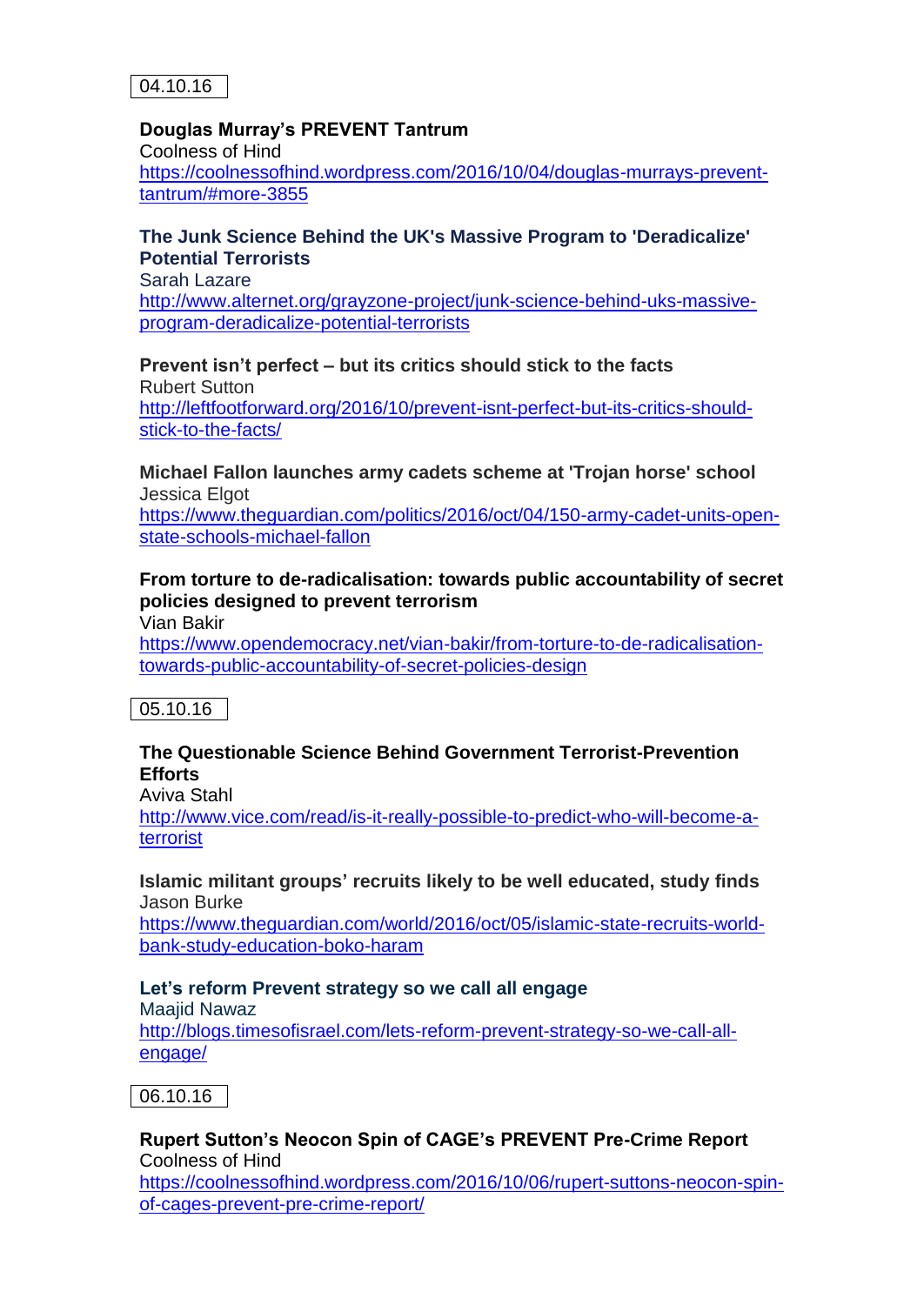#### **British Muslims Living In Fear Of Prevent Strategy, Says Terror Watchdog**

Aisha Gani

[https://www.buzzfeed.com/aishagani/terror-watchdog-says-prevent-fear](https://www.buzzfeed.com/aishagani/terror-watchdog-says-prevent-fear-real?utm_term=.jq7NNzmO6y#.ikZ66QzRoX)[real?utm\\_term=.jq7NNzmO6y#.ikZ66QzRoX](https://www.buzzfeed.com/aishagani/terror-watchdog-says-prevent-fear-real?utm_term=.jq7NNzmO6y#.ikZ66QzRoX)

### **Prevent anti-extremism strategy 'fuelling distrust among Muslim communities'**

Press Association [http://www.dailymail.co.uk/wires/pa/article-3824815/Prevent-anti-extremism](http://www.dailymail.co.uk/wires/pa/article-3824815/Prevent-anti-extremism-strategy-fuelling-distrust-Muslim-communities.html)[strategy-fuelling-distrust-Muslim-communities.html](http://www.dailymail.co.uk/wires/pa/article-3824815/Prevent-anti-extremism-strategy-fuelling-distrust-Muslim-communities.html)

### **Muslims see anti-extremism scheme Prevent as a 'spying programme', admits terror law watchdog**

Joe Watts [http://www.independent.co.uk/news/uk/politics/muslims-prevent-scheme](http://www.independent.co.uk/news/uk/politics/muslims-prevent-scheme-seen-as-spying-says-terrorism-law-watchdog-a7347751.html)[seen-as-spying-says-terrorism-law-watchdog-a7347751.html](http://www.independent.co.uk/news/uk/politics/muslims-prevent-scheme-seen-as-spying-says-terrorism-law-watchdog-a7347751.html)

**UK terror watchdog backs calls for Prevent strategy reforms** Simon Hooper [http://www.middleeasteye.net/news/uk-terror-watchdog-backs-calls-prevent](http://www.middleeasteye.net/news/uk-terror-watchdog-backs-calls-prevent-strategy-reforms-756530868)[strategy-reforms-756530868](http://www.middleeasteye.net/news/uk-terror-watchdog-backs-calls-prevent-strategy-reforms-756530868)

### **Will Extremist-Only Prison Units Actually Prevent Radicalisation Behind Bars?**

Nick Chester [http://www.vice.com/en\\_uk/read/can-extremist-only-prisons-prevent](http://www.vice.com/en_uk/read/can-extremist-only-prisons-prevent-radicalisation-behind-bars)[radicalisation-behind-bars](http://www.vice.com/en_uk/read/can-extremist-only-prisons-prevent-radicalisation-behind-bars)

# **Overhaul Prevent – then communities can support counter-extremism** Jenny Jones

[http://leftfootforward.org/2016/10/overhaul-prevent-then-communities-can](http://leftfootforward.org/2016/10/overhaul-prevent-then-communities-can-support-counter-extremism/)[support-counter-extremism/](http://leftfootforward.org/2016/10/overhaul-prevent-then-communities-can-support-counter-extremism/)

# **Isil recruits better educated than their average countryman, World Bank study finds**

AFP

[http://www.telegraph.co.uk/news/2016/10/06/isil-recruits-better-educated](http://www.telegraph.co.uk/news/2016/10/06/isil-recruits-better-educated-than-their-average-countryman-worl/)[than-their-average-countryman-worl/](http://www.telegraph.co.uk/news/2016/10/06/isil-recruits-better-educated-than-their-average-countryman-worl/)

#### **Daesh fighters 'more educated than others', World Bank**

[https://www.middleeastmonitor.com/20161006-daesh-fighters-more-educated](https://www.middleeastmonitor.com/20161006-daesh-fighters-more-educated-than-others-world-bank/)[than-others-world-bank/](https://www.middleeastmonitor.com/20161006-daesh-fighters-more-educated-than-others-world-bank/)

#### **A scheme to stop people becoming radicalised must be reformed because Muslims feel targeted because they are religious, terror watchdog warns**

Tim Sculthorpe [http://www.dailymail.co.uk/news/article-3824922/A-scheme-stop-people](http://www.dailymail.co.uk/news/article-3824922/A-scheme-stop-people-radicalised-reformed-Muslims-feel-targeted-religious-terror-watchdog-warns.html)[radicalised-reformed-Muslims-feel-targeted-religious-terror-watchdog](http://www.dailymail.co.uk/news/article-3824922/A-scheme-stop-people-radicalised-reformed-Muslims-feel-targeted-religious-terror-watchdog-warns.html)[warns.html](http://www.dailymail.co.uk/news/article-3824922/A-scheme-stop-people-radicalised-reformed-Muslims-feel-targeted-religious-terror-watchdog-warns.html)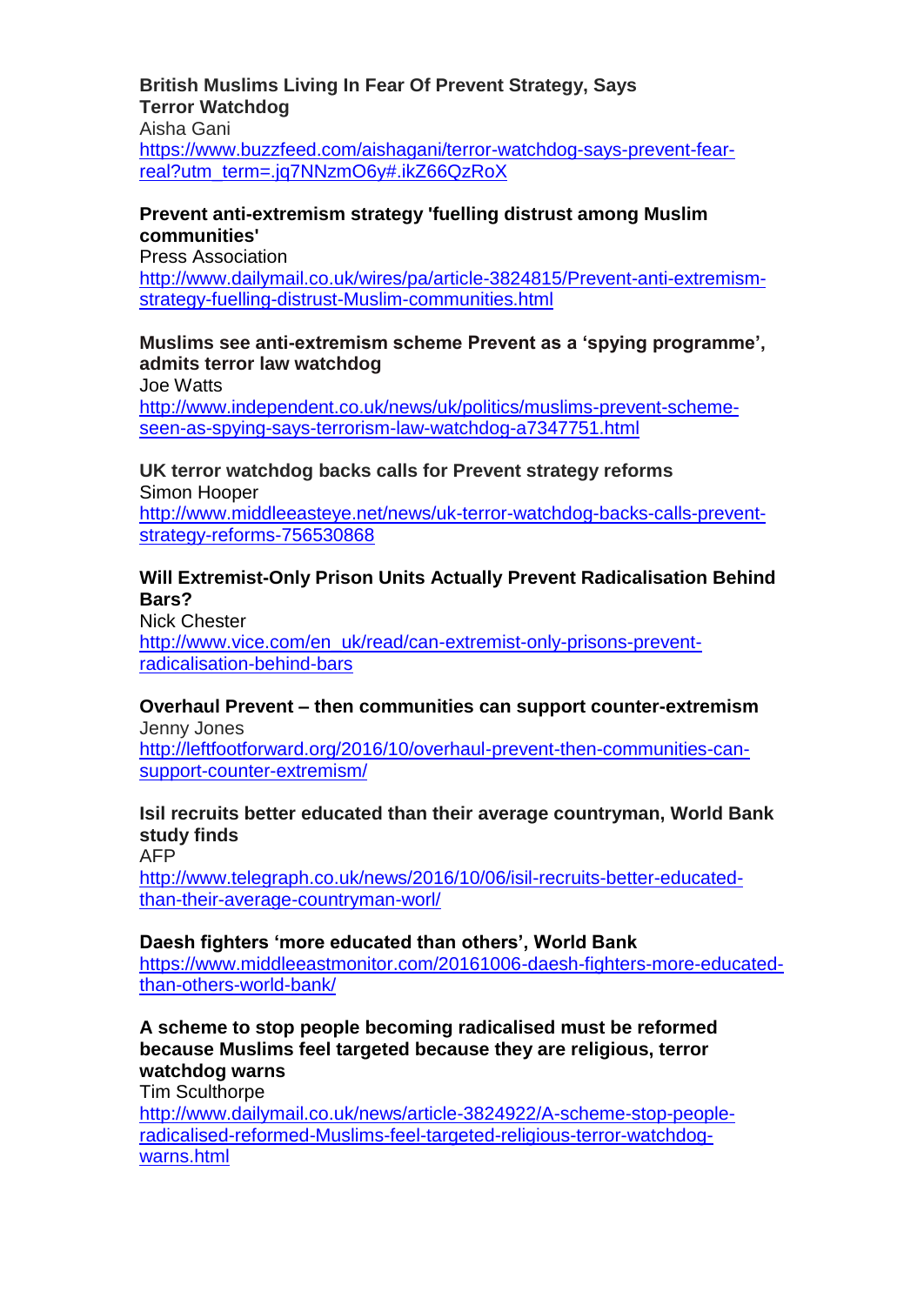

### **EU backs 'grassroots' efforts to fight radicalisation**

MEE and agencies [http://www.middleeasteye.net/news/eu-backs-grassroots-efforts-fight](http://www.middleeasteye.net/news/eu-backs-grassroots-efforts-fight-radicalisation-1320269593)[radicalisation-1320269593](http://www.middleeasteye.net/news/eu-backs-grassroots-efforts-fight-radicalisation-1320269593)

### **Anti-Muslim hate monitor says staff intimidated at Conservative conference**

Simon Hooper

[http://www.middleeasteye.net/news/anti-muslim-hate-monitor-says-staff](http://www.middleeasteye.net/news/anti-muslim-hate-monitor-says-staff-intimidated-conservative-conference-878387080)[intimidated-conservative-conference-878387080](http://www.middleeasteye.net/news/anti-muslim-hate-monitor-says-staff-intimidated-conservative-conference-878387080)

08.10.16

# **Birmingham Schools Allegedly Ranking Muslim Pupils' Vulnerability to Extremism Based on Mosque they Attend**

Coolness of Hind

[https://coolnessofhind.wordpress.com/2016/10/08/birmingham-schools](https://coolnessofhind.wordpress.com/2016/10/08/birmingham-schools-allegedly-ranking-muslim-pupils-vulnerability-to-extremism-based-on-mosque-they-attend/#more-3847)[allegedly-ranking-muslim-pupils-vulnerability-to-extremism-based-on-mosque](https://coolnessofhind.wordpress.com/2016/10/08/birmingham-schools-allegedly-ranking-muslim-pupils-vulnerability-to-extremism-based-on-mosque-they-attend/#more-3847)[they-attend/#more-3847](https://coolnessofhind.wordpress.com/2016/10/08/birmingham-schools-allegedly-ranking-muslim-pupils-vulnerability-to-extremism-based-on-mosque-they-attend/#more-3847)

09.10.16

#### **Officials are accused of gagging anti-extremism tsar who savages the Government over its failure to manage the impact of mass immigration** Daniel Martin

[http://www.dailymail.co.uk/news/article-3829582/Officials-accused-gagging](http://www.dailymail.co.uk/news/article-3829582/Officials-accused-gagging-anti-extremism-tsar-savages-Government-failure-manage-impact-mass-immigration.html)[anti-extremism-tsar-savages-Government-failure-manage-impact-mass](http://www.dailymail.co.uk/news/article-3829582/Officials-accused-gagging-anti-extremism-tsar-savages-Government-failure-manage-impact-mass-immigration.html)[immigration.html](http://www.dailymail.co.uk/news/article-3829582/Officials-accused-gagging-anti-extremism-tsar-savages-Government-failure-manage-impact-mass-immigration.html)

10.10.16

# **The life experiences that can prevent sympathies for terrorism from developing**

Kamaldeep Bhui

[https://theconversation.com/the-life-experiences-that-can-prevent-sympathies](https://theconversation.com/the-life-experiences-that-can-prevent-sympathies-for-terrorism-from-developing-65587)[for-terrorism-from-developing-65587](https://theconversation.com/the-life-experiences-that-can-prevent-sympathies-for-terrorism-from-developing-65587)

**Open dialogue in schools is the first step in fighting violent extremism** Anantha Duraiappah

[https://www.theguardian.com/global-development-professionals](https://www.theguardian.com/global-development-professionals-network/2016/oct/10/peace-education-preventing-violent-extremism-unesco)[network/2016/oct/10/peace-education-preventing-violent-extremism-unesco](https://www.theguardian.com/global-development-professionals-network/2016/oct/10/peace-education-preventing-violent-extremism-unesco)

11.10.16

### **U.S. Military Operations Are Biggest Motivation for Homegrown Terrorists, FBI Study Finds**

Murtaza Hussain, Cora Currier [https://theintercept.com/2016/10/11/us-military-operations-are-biggest-](https://theintercept.com/2016/10/11/us-military-operations-are-biggest-motivation-for-homegrown-terrorists-fbi-study-finds/)

[motivation-for-homegrown-terrorists-fbi-study-finds/](https://theintercept.com/2016/10/11/us-military-operations-are-biggest-motivation-for-homegrown-terrorists-fbi-study-finds/)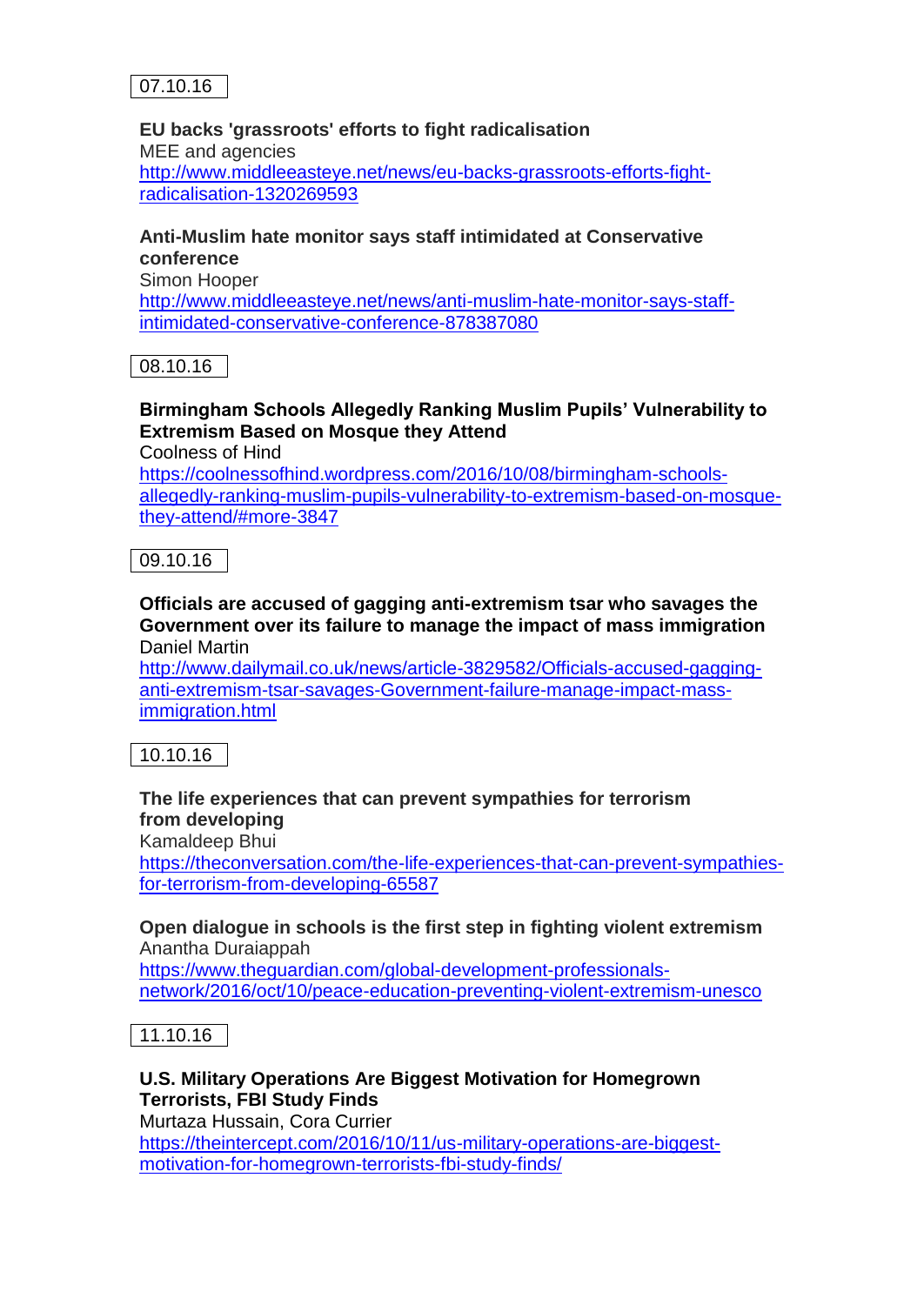

### **Prevent profiteers: companies exploit climate of fear**

Hilary Aked [https://www.alaraby.co.uk/english/comment/2016/10/12/prevent-profiteers](https://www.alaraby.co.uk/english/comment/2016/10/12/prevent-profiteers-companies-exploit-climate-of-fear)[companies-exploit-climate-of-fear](https://www.alaraby.co.uk/english/comment/2016/10/12/prevent-profiteers-companies-exploit-climate-of-fear)

#### **Why we should scrap the Prevent Strategy** Alistair Carmichael [http://www.prospectmagazine.co.uk/politics/lets-scrap-the-prevent-strategy](http://www.prospectmagazine.co.uk/politics/lets-scrap-the-prevent-strategy-liberal-democrat-extremism-terrorism)[liberal-democrat-extremism-terrorism](http://www.prospectmagazine.co.uk/politics/lets-scrap-the-prevent-strategy-liberal-democrat-extremism-terrorism)

13.10.16

# **Deception in the War on Terror and the Hypocritical "Concerns" of the Counter-Extremists**

Coolness of Hind

[https://coolnessofhind.wordpress.com/2016/10/13/deception-in-the-war-on](https://coolnessofhind.wordpress.com/2016/10/13/deception-in-the-war-on-terror-and-the-hypocritical-concerns-of-the-counter-extremists/)[terror-and-the-hypocritical-concerns-of-the-counter-extremists/](https://coolnessofhind.wordpress.com/2016/10/13/deception-in-the-war-on-terror-and-the-hypocritical-concerns-of-the-counter-extremists/)

14.10.16

# **PREVENT and US Muslim Minority: Obama's Counter-Terrorism Programs Target Muslim Students in Public Schools**

Waqas Mirza

[http://muslimmatters.org/2016/10/14/president-obamas-counter-terrorism](http://muslimmatters.org/2016/10/14/president-obamas-counter-terrorism-programs-target-muslim-students-in-public-schools/)[programs-target-muslim-students-in-public-schools/](http://muslimmatters.org/2016/10/14/president-obamas-counter-terrorism-programs-target-muslim-students-in-public-schools/)

### **Homegrown terrorism is rooted in US actions, not Islam. Just ask the FBI**

C<sub>ul</sub> Werleman

[http://www.middleeasteye.net/columns/homegrown-terrorism-rooted-us](http://www.middleeasteye.net/columns/homegrown-terrorism-rooted-us-actions-not-islam-just-ask-fbi-169718752)[actions-not-islam-just-ask-fbi-169718752](http://www.middleeasteye.net/columns/homegrown-terrorism-rooted-us-actions-not-islam-just-ask-fbi-169718752)

# **Muslim school Jamia al-Hudaa banned from having new pupils over extremism fears**

Dan Russell

[http://www.nottinghampost.com/muslim-school-in-nottingham-banned-from](http://www.nottinghampost.com/muslim-school-in-nottingham-banned-from-having-new-pupils-over-extremism-fears/story-29816037-detail/story.html)[having-new-pupils-over-extremism-fears/story-29816037-detail/story.html](http://www.nottinghampost.com/muslim-school-in-nottingham-banned-from-having-new-pupils-over-extremism-fears/story-29816037-detail/story.html)

### **'Cut beard or leave': French high school student told his beard is 'sign of radicalization'**

<https://www.rt.com/news/363091-france-school-muslim-beard/>

19.10.16

**Instead of fighting terror, Prevent is creating a climate of fear** Amrit Singh [https://www.theguardian.com/commentisfree/2016/oct/19/terror-prevent](https://www.theguardian.com/commentisfree/2016/oct/19/terror-prevent-muslims-police-terrorist-attacks)[muslims-police-terrorist-attacks](https://www.theguardian.com/commentisfree/2016/oct/19/terror-prevent-muslims-police-terrorist-attacks)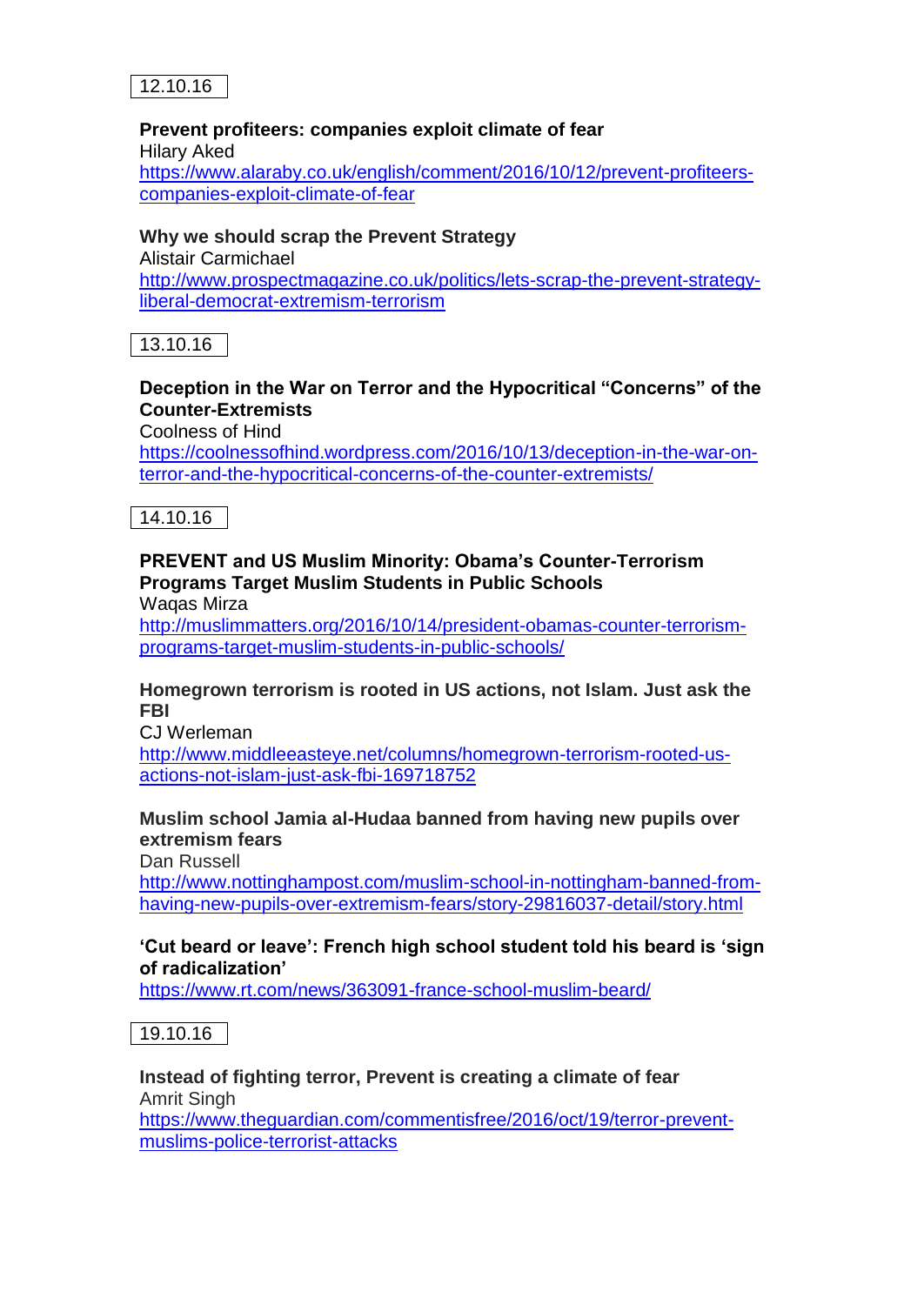# **UK's Prevent counter-radicalisation policy 'badly flawed'**

Ian Cobain [https://www.theguardian.com/uk-news/2016/oct/19/uks-prevent-counter](https://www.theguardian.com/uk-news/2016/oct/19/uks-prevent-counter-radicalisation-policy-badly-flawed)[radicalisation-policy-badly-flawed](https://www.theguardian.com/uk-news/2016/oct/19/uks-prevent-counter-radicalisation-policy-badly-flawed)

#### **UK's Prevent strategy alienating Muslim communities, report warns** Simon Hooper

[http://www.middleeasteye.net/news/uks-prevent-strategy-alienating-muslim](http://www.middleeasteye.net/news/uks-prevent-strategy-alienating-muslim-communities-new-report-warns-1969000720)[communities-new-report-warns-1969000720](http://www.middleeasteye.net/news/uks-prevent-strategy-alienating-muslim-communities-new-report-warns-1969000720)

#### **Prevent anti-extremism strategy could threaten trust in doctors** PA

[http://www.aol.co.uk/news/2016/10/19/prevent-antiextremism-strategy-could](http://www.aol.co.uk/news/2016/10/19/prevent-antiextremism-strategy-could-threaten-trust-in-doctors/)[threaten-trust-in-doctors/](http://www.aol.co.uk/news/2016/10/19/prevent-antiextremism-strategy-could-threaten-trust-in-doctors/)

# **Preventing violent extremism: the role of doctors**

John Middleton [http://www.thelancet.com/pb/assets/raw/Lancet/pdfs/S014067361631902X.pd](http://www.thelancet.com/pb/assets/raw/Lancet/pdfs/S014067361631902X.pdf) [f](http://www.thelancet.com/pb/assets/raw/Lancet/pdfs/S014067361631902X.pdf)

# **Labour Press — Diane Abbott responds to publication of Open Society Justice Initiative's report on Prevent**

[http://press.labour.org.uk/post/152021346884/diane-abbott-responds-to](http://press.labour.org.uk/post/152021346884/diane-abbott-responds-to-publication-of-open)[publication-of-open](http://press.labour.org.uk/post/152021346884/diane-abbott-responds-to-publication-of-open)

# **The Prevent Strategy Isn't Working**

Diane Abbott [http://www.huffingtonpost.co.uk/diane-abbott/prevent](http://www.huffingtonpost.co.uk/diane-abbott/prevent-strategy_b_12561086.html)strategy b 12561086.html?

# 20.10.16

## **Prevent is failing. Any effective strategy must include Muslim communities**

Migdaad Versi

[https://www.theguardian.com/commentisfree/2016/oct/20/prevent-isnt](https://www.theguardian.com/commentisfree/2016/oct/20/prevent-isnt-working-inclusive-muslim-communities-counter-terrorism)[working-inclusive-muslim-communities-counter-terrorism](https://www.theguardian.com/commentisfree/2016/oct/20/prevent-isnt-working-inclusive-muslim-communities-counter-terrorism)

**Ideological Screening: The FBI thinks it can predict who will be a terrorist with a list of ordinary behaviors among Muslims. Are they right? (Video)**

<http://www.kundnani.org/ideological-screening/>

#### **Muslim Council of Britain set to launch alternative to Prevent** Areeb Ullah

[http://www.middleeasteye.net/news/muslim-council-britain-launches-new](http://www.middleeasteye.net/news/muslim-council-britain-launches-new-version-prevent-632323768)[version-prevent-632323768](http://www.middleeasteye.net/news/muslim-council-britain-launches-new-version-prevent-632323768)

### **Children 'more susceptible' to radicalisation under Prevent anti-terror plan**

Charlotte Santry [https://www.tes.com/news/school-news/breaking-news/children-more](https://www.tes.com/news/school-news/breaking-news/children-more-susceptible-radicalisation-under-prevent-anti-terror)[susceptible-radicalisation-under-prevent-anti-terror](https://www.tes.com/news/school-news/breaking-news/children-more-susceptible-radicalisation-under-prevent-anti-terror)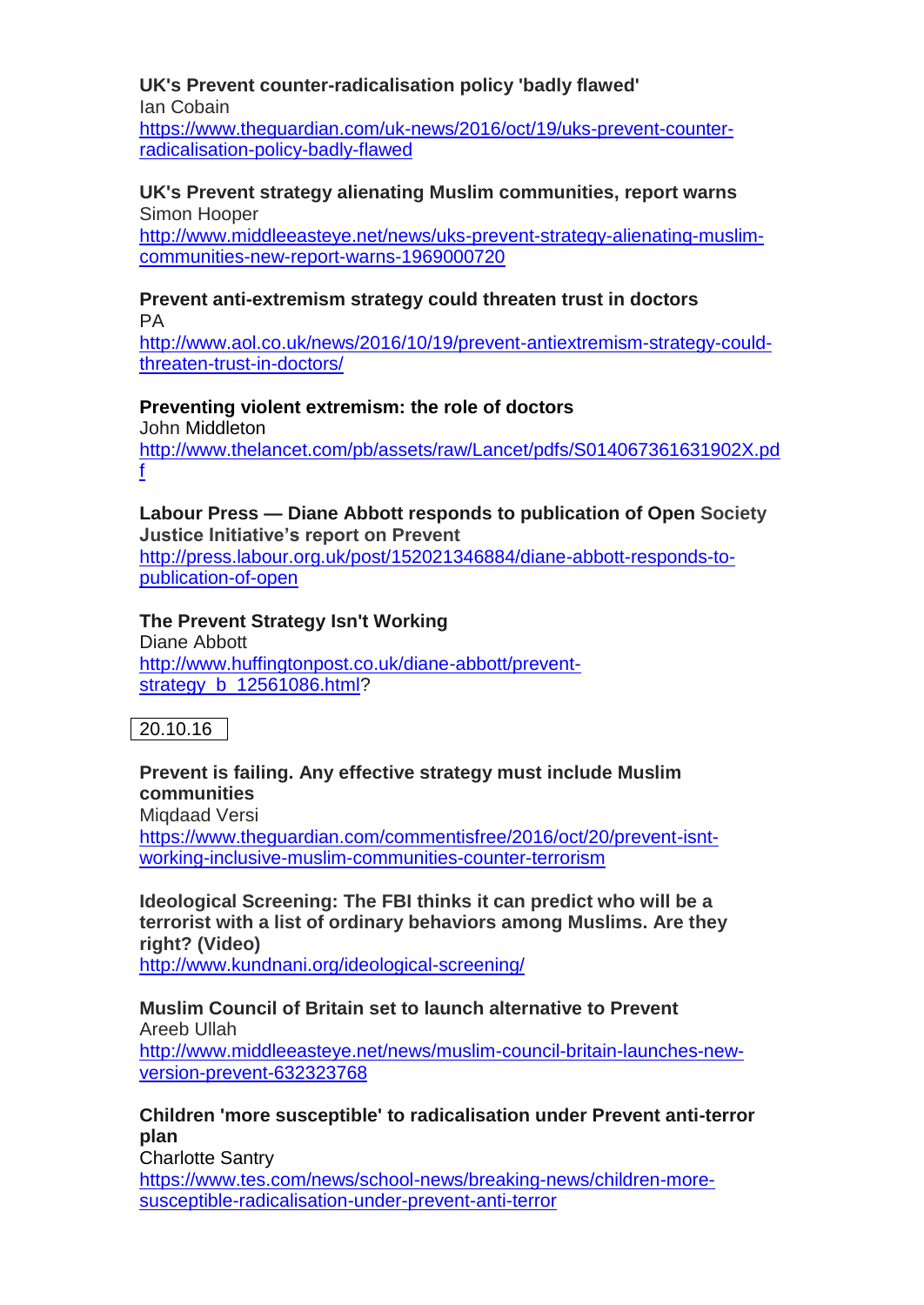**The Muslim Council of Britain is starting its own counter-extremism strategy because Prevent made things so much worse** Basit Mahmood

[http://www.independent.co.uk/voices/muslim-council-of-britain-islam-counter](http://www.independent.co.uk/voices/muslim-council-of-britain-islam-counter-extremism-strategy-mosques-terrorism-isis-young-british-a7372166.html)[extremism-strategy-mosques-terrorism-isis-young-british-a7372166.html](http://www.independent.co.uk/voices/muslim-council-of-britain-islam-counter-extremism-strategy-mosques-terrorism-isis-young-british-a7372166.html)

#### **Muslim Council of Britain's rival Prevent scheme could be a turning point** Jonathan Russell

[https://leftfootforward.org/2016/10/muslim-council-of-britains-rival-prevent](https://leftfootforward.org/2016/10/muslim-council-of-britains-rival-prevent-scheme-could-be-a-turning-point/)[scheme-could-be-a-turning-point/](https://leftfootforward.org/2016/10/muslim-council-of-britains-rival-prevent-scheme-could-be-a-turning-point/)

### **Senior Doctor Says Prevent Strategy Is "Bringing Discrimination" Into Consultation Rooms**

Aisha Gani [https://www.buzzfeed.com/aishagani/doctor-prevent](https://www.buzzfeed.com/aishagani/doctor-prevent-discrimination?utm_term=.yvj77Jy1j8#.qwa66AO8WK)[discrimination?utm\\_term=.yvj77Jy1j8#.qwa66AO8WK](https://www.buzzfeed.com/aishagani/doctor-prevent-discrimination?utm_term=.yvj77Jy1j8#.qwa66AO8WK)

21.10.16

#### **Unions call on teachers to resist obligatory 'toxic' terror training** Kirsten Paterson

[http://www.thenational.scot/news/unions-call-on-teachers-to-resist-obligatory](http://www.thenational.scot/news/unions-call-on-teachers-to-resist-obligatory-toxic-terror-training.23828)[toxic-terror-training.23828](http://www.thenational.scot/news/unions-call-on-teachers-to-resist-obligatory-toxic-terror-training.23828)

22.10.16

## **Countering Terrorism with the MCB**

Coolness of Hind [https://coolnessofhind.wordpress.com/2016/10/22/countering-terrorism-with](https://coolnessofhind.wordpress.com/2016/10/22/countering-terrorism-with-the-mcb/#more-3924)[the-mcb/#more-3924](https://coolnessofhind.wordpress.com/2016/10/22/countering-terrorism-with-the-mcb/#more-3924)

24.10.16

## **Sport and extremism: 'If young people are excluded, they're easier to radicalise'**

Tamsin Rutter

[https://www.theguardian.com/public-leaders-network/2016/oct/24/football](https://www.theguardian.com/public-leaders-network/2016/oct/24/football-boxing-extremism-young-people-excluded-radicalise-brussels)[boxing-extremism-young-people-excluded-radicalise-brussels](https://www.theguardian.com/public-leaders-network/2016/oct/24/football-boxing-extremism-young-people-excluded-radicalise-brussels)

## 28.10.16

### **Rockwood Academy is Run by Trojan Horse Beneficiaries and Endorsed by "Extremists"**

Coolness of Hind

[https://coolnessofhind.wordpress.com/2016/10/28/rockwood-academy-is-run](https://coolnessofhind.wordpress.com/2016/10/28/rockwood-academy-is-run-by-trojan-horse-beneficiaries-and-endorsed-by-extremists/#more-3946)[by-trojan-horse-beneficiaries-and-endorsed-by-extremists/#more-3946](https://coolnessofhind.wordpress.com/2016/10/28/rockwood-academy-is-run-by-trojan-horse-beneficiaries-and-endorsed-by-extremists/#more-3946)